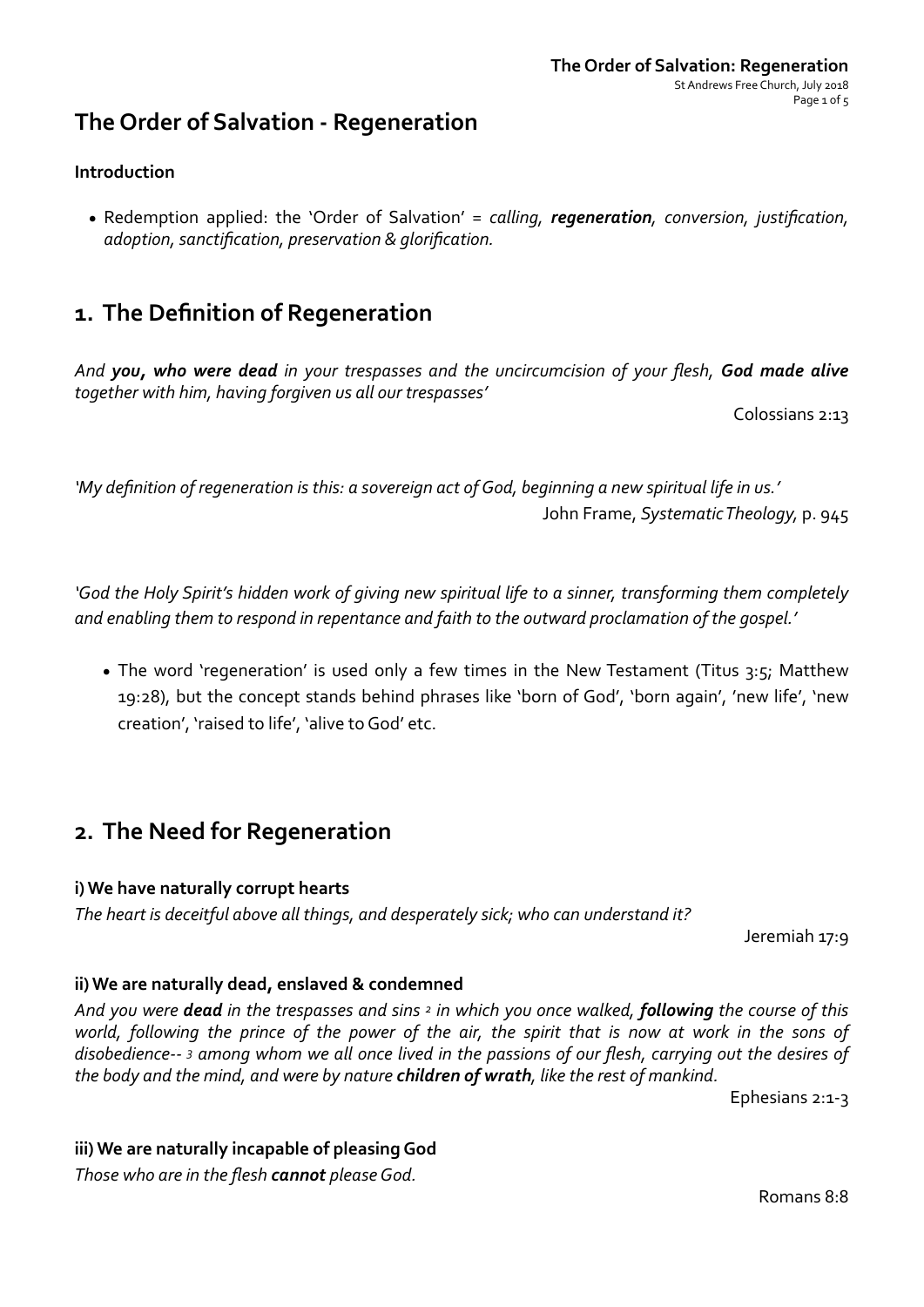## **The Order of Salvation: Regeneration**

St Andrews Free Church, July 2018 Page 2 of 5

## iv) We are naturally unable to 'see' or 'enter' the kingdom of God

*Jesus answered [Nicodemus], "Truly, truly, I say to you, unless one is born again he cannot see the kingdom* of God." 4 Nicodemus said to him, "How can a man be born when he is old? Can he enter a second time into his mother's womb and be born?" <sup>5</sup> Jesus answered, "Truly, truly, I say to you, unless one *is* born of water and the Spirit, he cannot enter the kingdom of God.

John  $3:3-5$ 

**Implication:** Regeneration is entirely God's work

# **3.** The Essence of Regeneration - New Creation Life

## i) God's purpose is to make all things new - a new heaven & a new earth

*For* behold, I create new heavens and a new earth, and the former things shall not be remembered or *come into mind.* 

Isaiah  $65:17$ 

*Then I* saw a new heaven and a new earth, for the first heaven and the first earth had passed away, and the sea was no more. <sup>2</sup> And I saw the holy city, new Jerusalem, coming down out of heaven from God, prepared as a bride adorned for her husband... <sup>5</sup> And he who was seated on the throne said, "Behold, I *am making all things new.* 

Revelation 21:1-5

And Jesus said to them, "Truly I say to you, that you who have followed me, in the **regeneration** when the Son of Man will sit on His glorious throne, you also shall sit upon twelve thrones, judging the twelve *tribes of Israel.* 

Matthew 19:28, NASB

## ii) Jesus' resurrection is the 'firstfruits' - the beginning of the new creation

And he is the head of the body, the church. He is the beginning, the firstborn from the dead, that in *everything he might be preeminent.* 

Colossians 1:18

*But in fact Christ has been raised from the dead, the firstfruits of those who have fallen asleep. 21 For as* by a man came death, by a man has come also the resurrection of the dead. 22 For as in Adam all die, so also in Christ shall all be made alive. 23 But each in his own order: Christ the firstfruits, then at his *coming those who belong to Christ.* 

1 Corinthians 15:20-23 

'As the Firstborn among the many ... Christ not only occupies a special place and dignity, but he also goes *before them, he opens up the way for them, he joins their future to his own. ... In him the resurrection of* the dead dawns, his resurrection represents the commencement of the new world of God.'

Herman Ridderbos, *Paul*, p56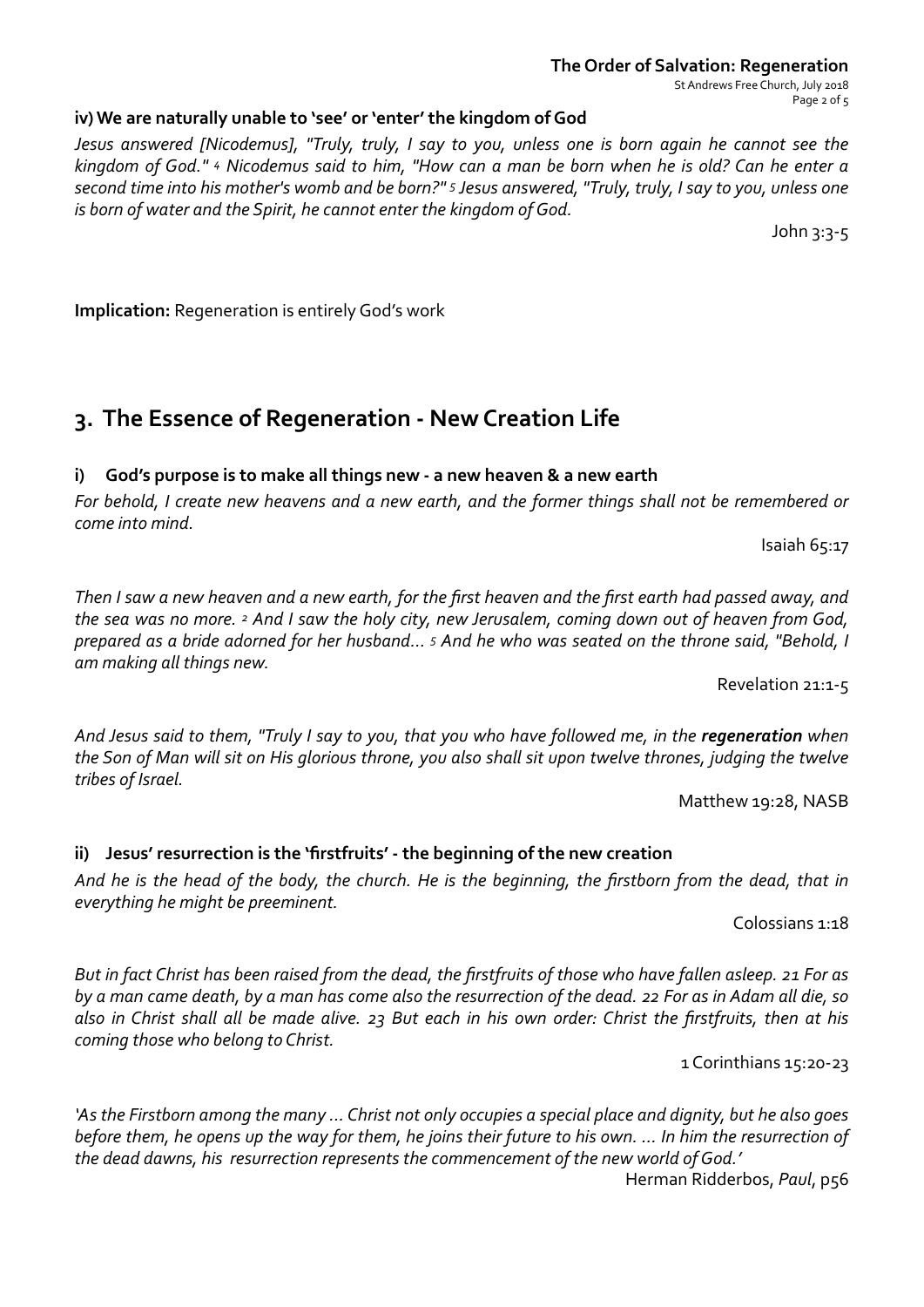St Andrews Free Church, July 2018 Page 3 of 5

## iii) Through Jesus' resurrection, believers become a part of the new creation

*Therefore, if anyone is in Christ, he is a new creation. The old has passed away; behold, the new has come.* 

2 Corinthians 5:17

## iv) Regeneration consists of both purification and new birth

*I* will sprinkle clean water on you, and you shall be clean from all your uncleannesses, and from all your *idols* I will **cleanse** you. <sup>26</sup> And I will give you a **new heart**, and a **new spirit** I will put within you. And I *will remove the heart of stone from your flesh and give you a heart of flesh.* 27 And I will put my **Spirit** within you, and cause you to walk in my statutes and be careful to obey my rules.

Ezekiel 36:25-27 

*Jesus* answered [Nicodemus], "Truly, truly, I say to you, unless one is born again he cannot see the *kingdom* of God." 4 Nicodemus said to him, "How can a man be born when he is old? Can he enter a second time into his mother's womb and be born?" <sup>5</sup> Jesus answered, "Truly, truly, I say to you, unless one *is* born of water and the Spirit, he cannot enter the kingdom of God.

 $John$  3:3-5

• *'With* the reference to the Spirit we may distinguish in the new birth a negative and a positive aspect: negatively purification from sin, and positively creation of new life through the Spirit.'

John Frame, Systematic Theology, p947

## **Implications**

### **i) Praise**

*Blessed be the God and Father of our Lord Jesus Christ! According to his great mercy, he has caused us to* be born again to a living hope through the resurrection of Jesus Christ from the dead.

1 Peter 1:3

## **ii)** Identity

*If* anyone is in Christ, he is a new creation. The old has passed away; behold, the new has come.

2 Corinthians 5:17

# 4. The Agent of Regeneration - God the Holy Spirit

*Jesus* answered [Nicodemus], "Truly, truly, I say to you, unless one is born again he cannot see the *kingdom* of God." 4 Nicodemus said to him, "How can a man be born when he is old? Can he enter a second time into his mother's womb and be born?" <sup>5</sup> Jesus answered, "Truly, truly, I say to you, unless one *is* born of water and the Spirit, he cannot enter the kingdom of God. <sup>6</sup> That which is born of the flesh is *flesh, and that which is born of the Spirit is spirit.* 7 Do not marvel that I said to you, 'You must be born again.' <sup>8</sup> The wind blows where it wishes, and you hear its sound, but you do not know where it comes from or where it goes. So it is with everyone who is born of the Spirit.'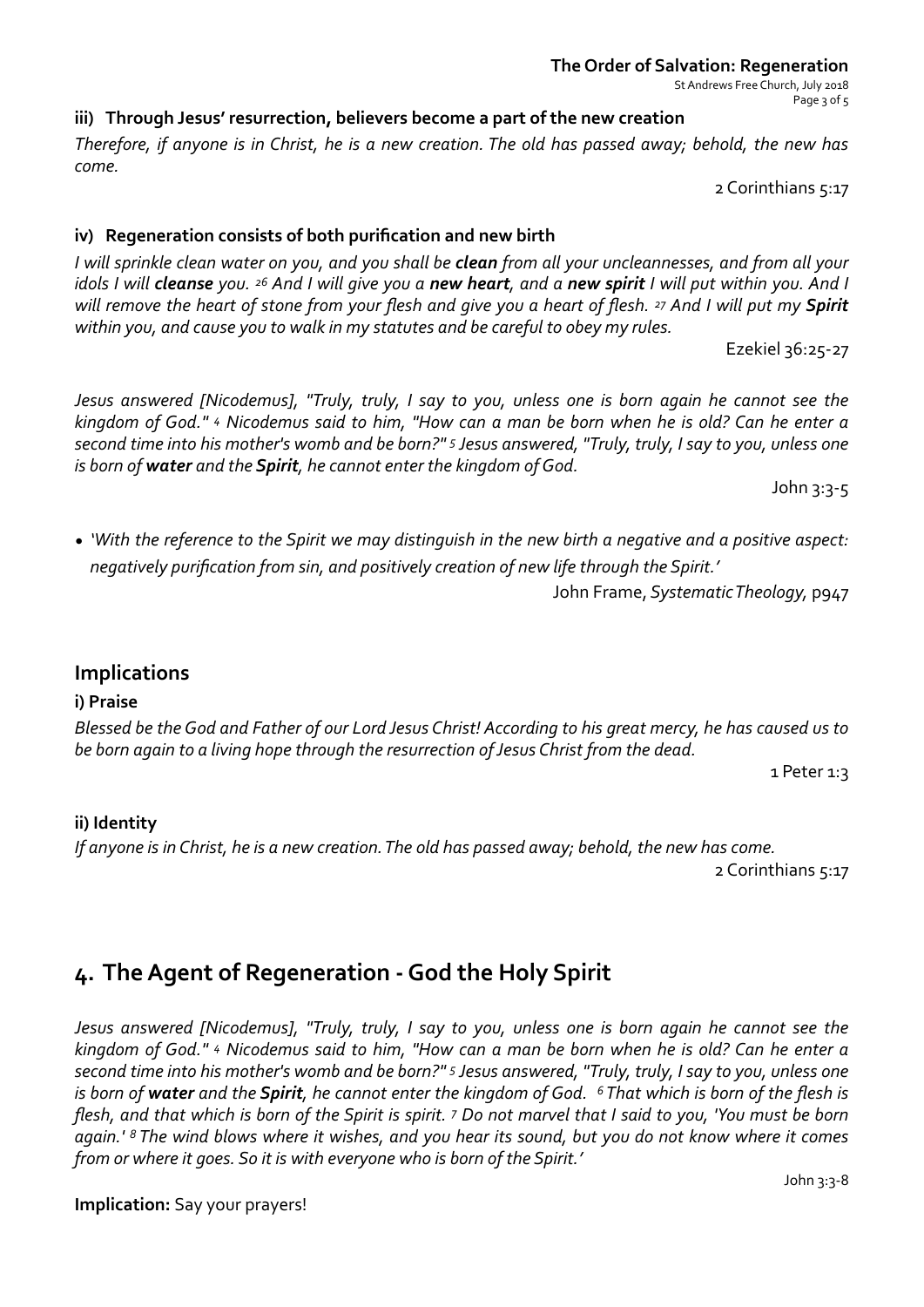## 5. The Means of Regeneration - the Word of God

*Having purified your souls by your obedience to the truth for a sincere brotherly love, love one another earnestly from a pure heart, <sup>23</sup> since you have been born again, not of perishable seed but of imperishable*, *through the living and abiding word of God*; <sup>24</sup> for "All flesh is like grass and all its glory *like the flower of grass. The grass withers, and the flower falls, <sup>25</sup> but the word of the Lord remains forever."* And this word is the good news that was preached to you.

1 Peter 1:22-25 

*Of his own will he brought us forth by the word of truth, that we should be a kind of firstfruits of his creatures.* 

James  $1:18$ 

## **Implications**

### **i)** 'Successful evangelism = faithful evangelism'

• When it comes to evangelism, there is a clear division of labour. Our job is to expose our friends to the life-giving word of God; God's job is to give new life by his Spirit. Therefore the test of a 'good' evangelistic event is not determined by the quality of the atmosphere & oratory (though neither is unimportant), nor by the 'results', but by his faithfulness - has he 'set forth the truth plainly'?

### ii) Aim for your friends to be exposed to God's life-giving word

- If God the Spirit is going to work to give new life to the dead, he will do it through the word of the gospel. The most common way to be exposed to God's word is as it is read or taught - that can happen in Church on a Sunday, in a special event, one-to-one in a coffee shop, or online. What is the best way for each of my friends to hear God's word?
- When we sow the seed of God's word, much of the seed falls on rocky ground lots of people reject it. But some will fall on good soil, and as God's Spirit works, so that seed will produce a crop, thirty, sixty and a hundred times what was sown. Therefore we proclaim God's word with confidence.